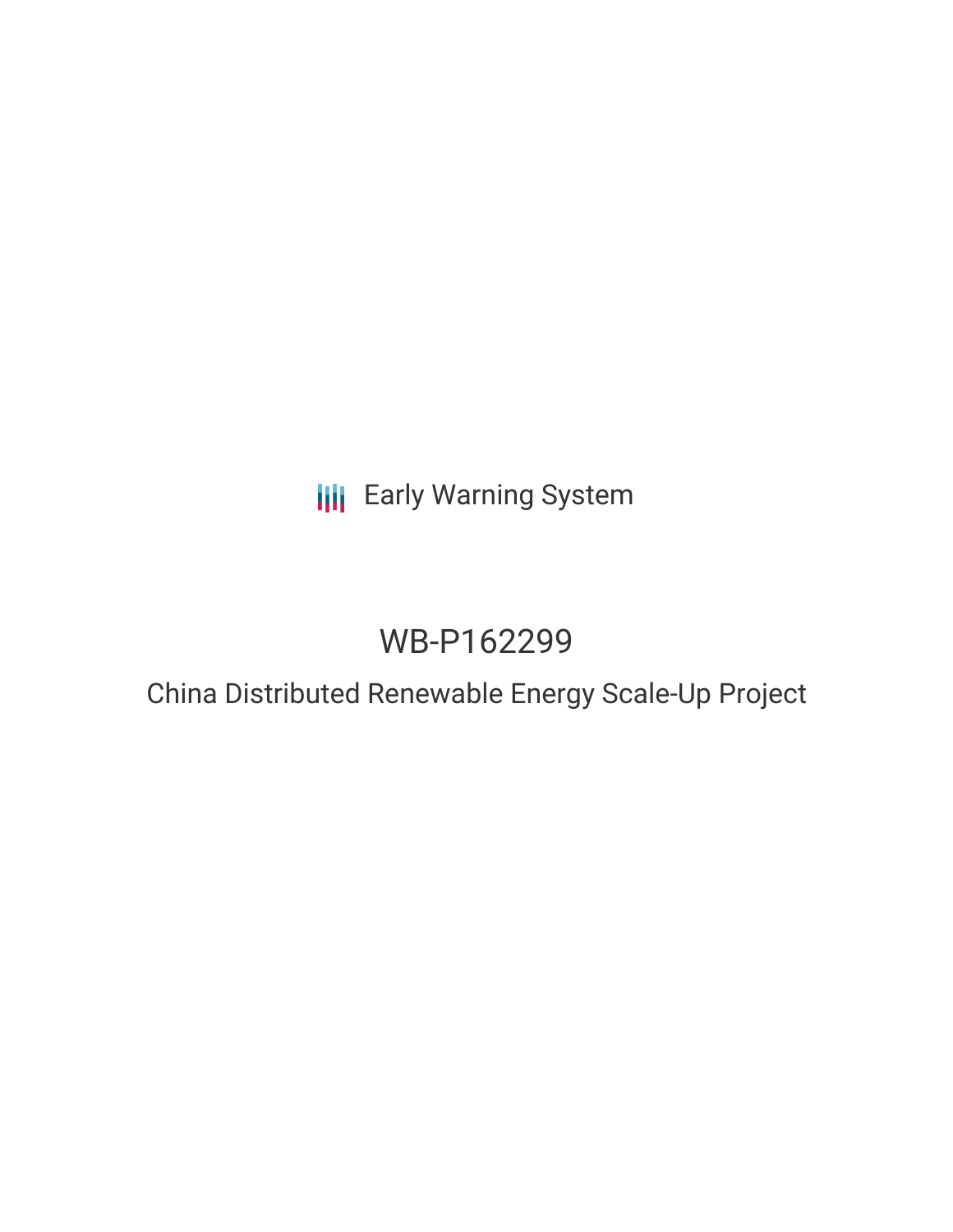

#### **Quick Facts**

| <b>Countries</b>               | China                           |
|--------------------------------|---------------------------------|
| <b>Specific Location</b>       | Nation-wide                     |
| <b>Financial Institutions</b>  | World Bank (WB)                 |
| <b>Status</b>                  | Proposed                        |
| <b>Bank Risk Rating</b>        | B                               |
| <b>Borrower</b>                | People's Republic of China      |
| <b>Sectors</b>                 | Climate and Environment, Energy |
| <b>Investment Type(s)</b>      | Loan                            |
| <b>Investment Amount (USD)</b> | \$7.97 million                  |
| <b>Project Cost (USD)</b>      | \$7.97 million                  |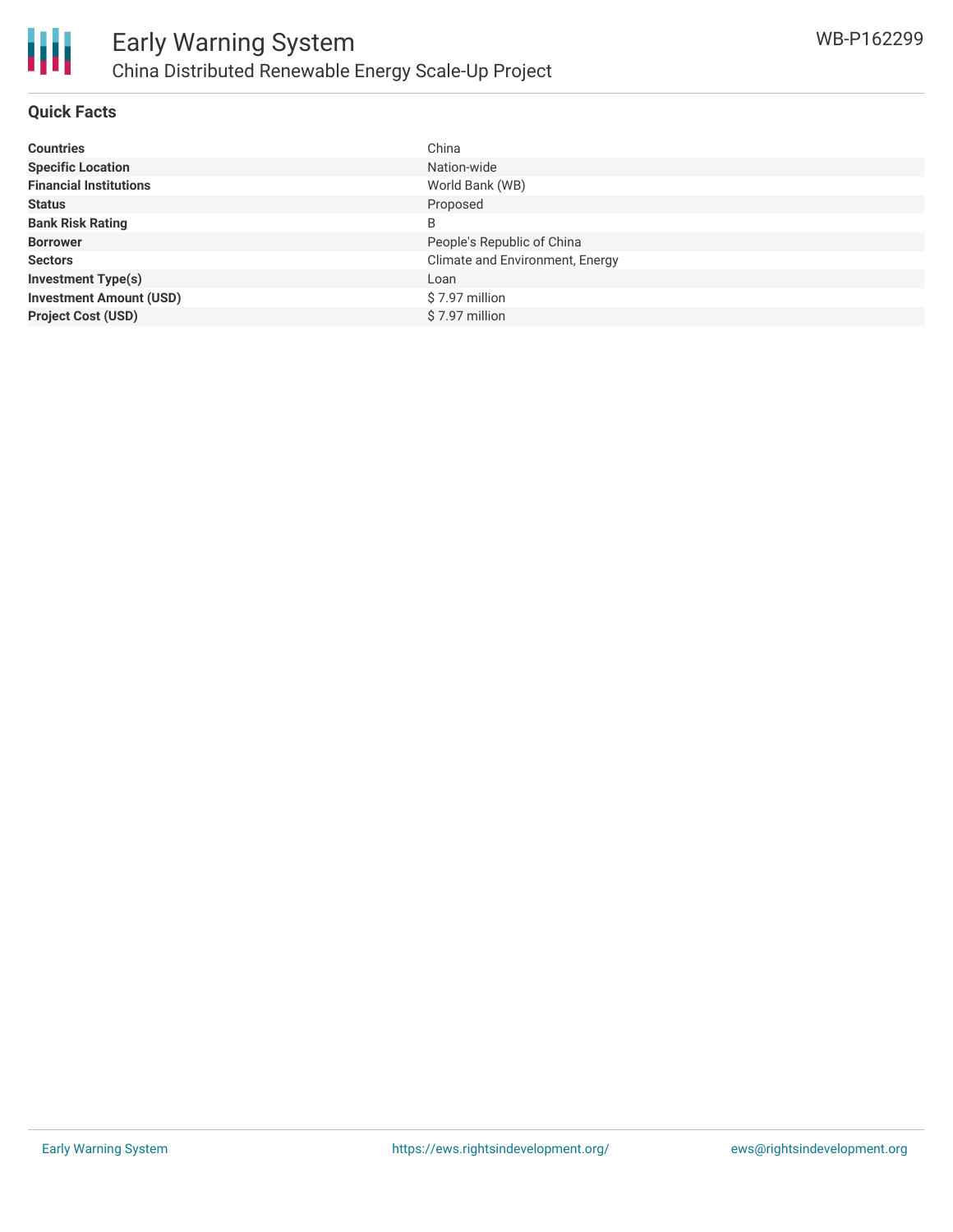

#### **Project Description**

According to the bank document, the project aims to support the scale-up of distributed renewable energy in China, thereby reducing greenhouse gas emissions.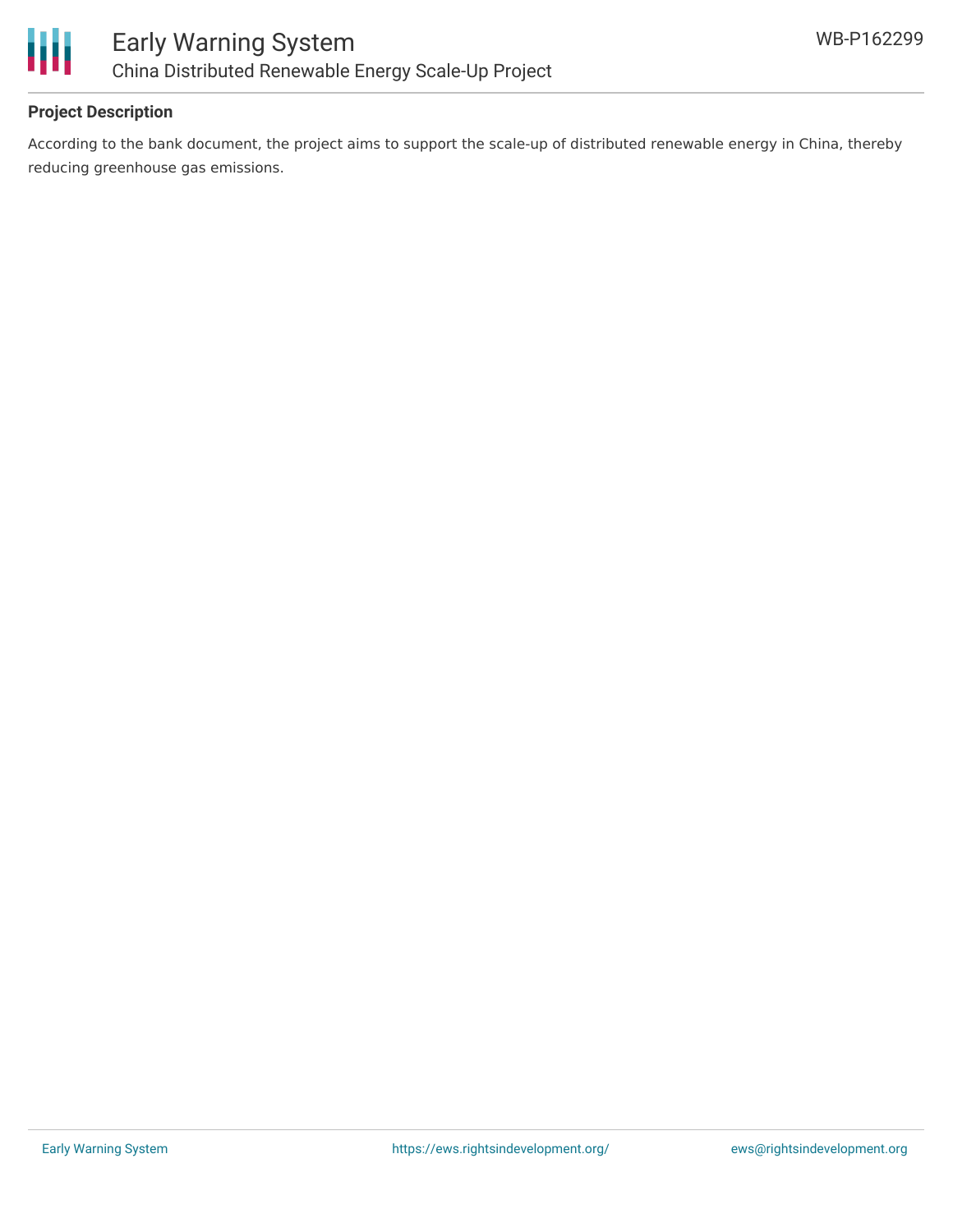

#### **Investment Description**

World Bank (WB)

Global Environment Facility (GEF) US\$ 7.97 million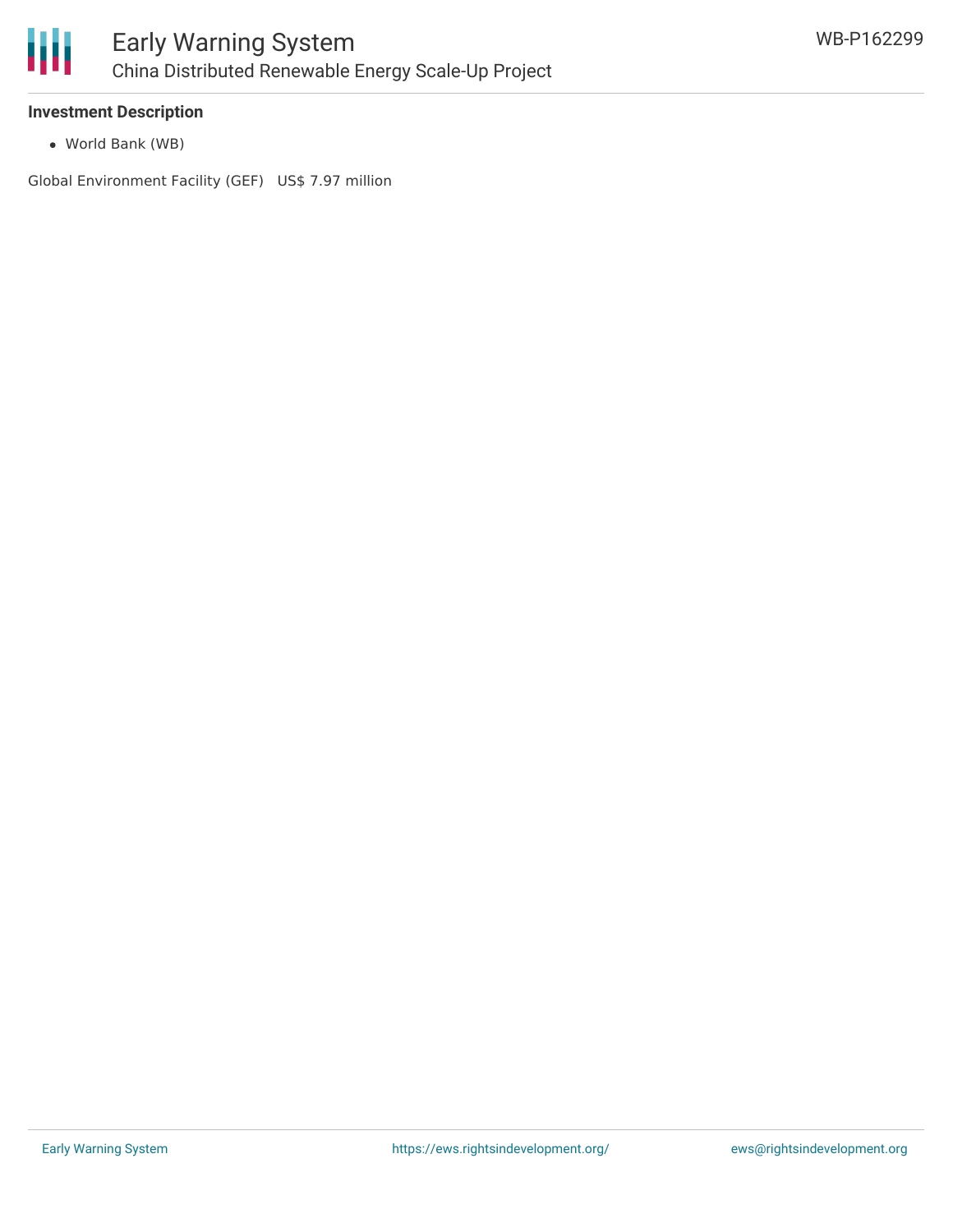

#### **Contact Information**

#### **1/World Bank**

Contact: Xiaodong Wang

Title: Senior Energy Specialist

#### **2/Borrower/Client/Recipient**

People's Republic of China

Contact: Wensong Guo

Title: Director, Ministry of Finance

Email: [wensong.guo@foxmail.com](mailto:wensong.guo@foxmail.com)

#### **3/Implementing Agencies**

National Energy Administration

Contact: Zhipeng Liang

Title: Director, National Energy Administration

Email: [liangzhipeng@nea.gov.cn](mailto:liangzhipeng@nea.gov.cn)

#### **For more information contact:**

The World Bank

1818 H Street, NW Washington, D.C. 20433

Telephone: (202) 473-1000

Web: <http://www.worldbank.org/projects>

#### **ACCOUNTABILITY MECHANISM OF WORLD BANK**

The World Bank Inspection Panel is the independent complaint mechanism and fact-finding body for people who believe they are likely to be, or have been, adversely affected by a World Bank-financed project. If you submit a complaint to the Inspection Panel, they may investigate to assess whether the World Bank is following its own policies and procedures for preventing harm to people or the environment. You can contact the Inspection Panel or submit a complaint by emailing ipanel@worldbank.org. You can learn more about the Inspection Panel and how to file a complaint at: http://ewebapps.worldbank.org/apps/ip/Pages/Home.aspx.